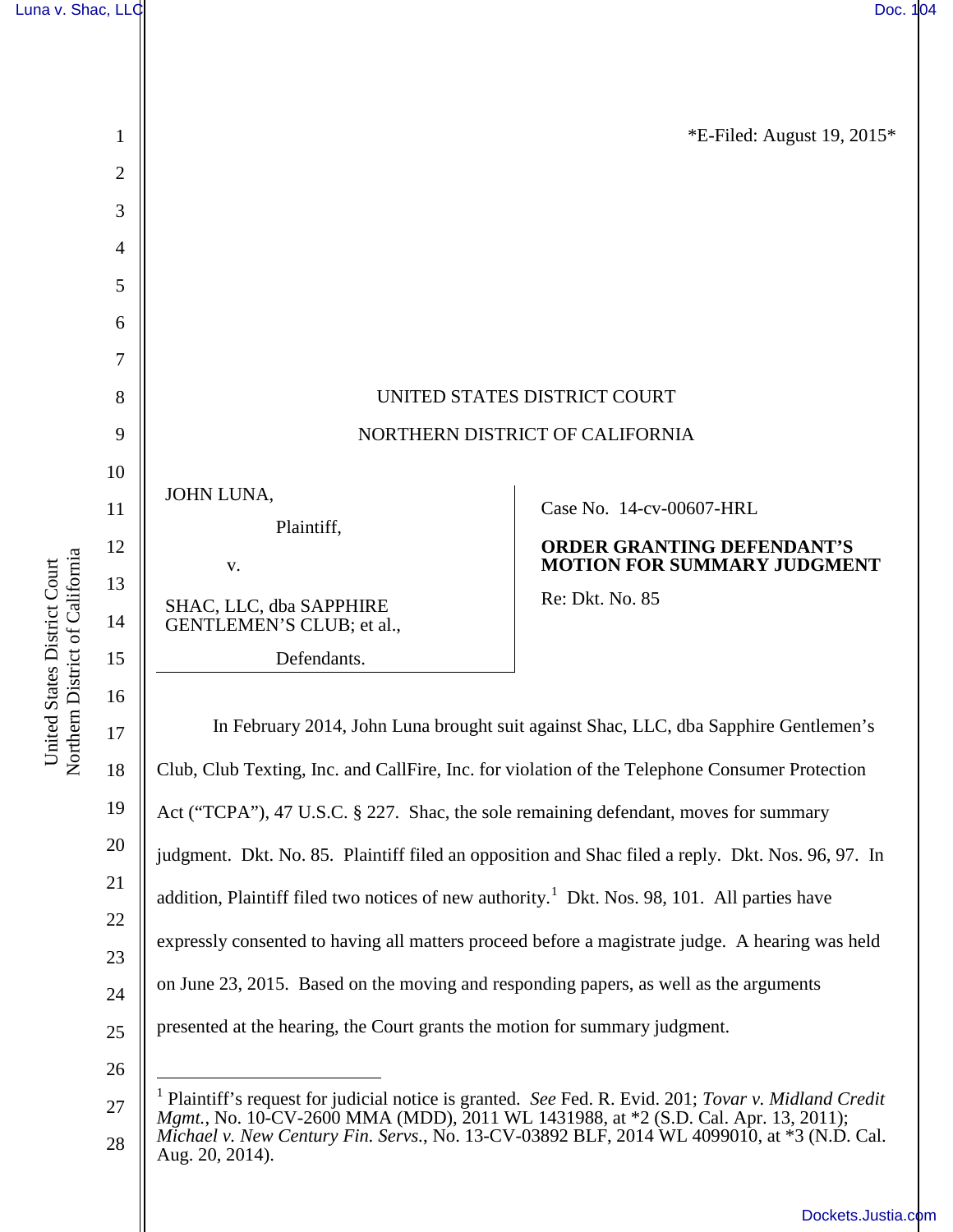2

3

4

5

6

7

8

9

10

11

12

13

14

15

16

17

18

19

20

21

22

23

24

25

26

## **BACKGROUND**

Shac operates the Sapphire Gentlemen's Club in Las Vegas, Nevada. Shac engaged CallFire, a third-party mobile marketing company, to provide a web-based platform (here, EXTexting.com) for sending promotional text messages to its customers. Andrews Decl., Exh. 1, at 19, 53-54; Exh. 2, at 68.

 Sending text messages through EXTexting.com involved multiple steps. First, an employee of Shac would input telephone numbers into CallFire's web-based platform either by manually typing a phone number into the website, or by uploading or cutting and pasting an existing list of phone numbers into the website. *See id.*, Exh. 1, at 71. In addition, Shac's customers could add themselves to the platform by sending their own text messages to the system. *See* Exh. 1, at 69-72; Exh. 2, at 178. Next, the employee would log in to EXTexting.com to draft and type the message content. *Id.*, Exh. 1, at 20, 142. The employee would then designate the specific phone numbers to which the message would be sent, then click "send" on the website in order to transmit the message to Shac's customers. *Id.*, Exh. 1, at 20, 139-41; *see also id.*, Exh. 2, at 179-81. The employee could either transmit the messages in real time or preschedule messages to be transmitted "[a]t some future date." Zelenski Decl., Exh. 1, at 186-88.

 As a result of this process, an allegedly unwanted text message was sent to Plaintiff, a customer of Shac, who had provided Shac with his cell phone number.

The First Amended Complaint (the operative complaint) asserts one claim against Shac, Club Texting, and CallFire: violation of the TCPA. Club Texting has been voluntarily dismissed from this action. CallFire is no longer a defendant to this action, as Plaintiff accepted an offer of judgment and dismissed all claims against CallFire with prejudice. Dkt. No. 82. Shac is the one remaining defendant. Shac moves for summary judgment. Dkt. No. 85.

27

///

///

28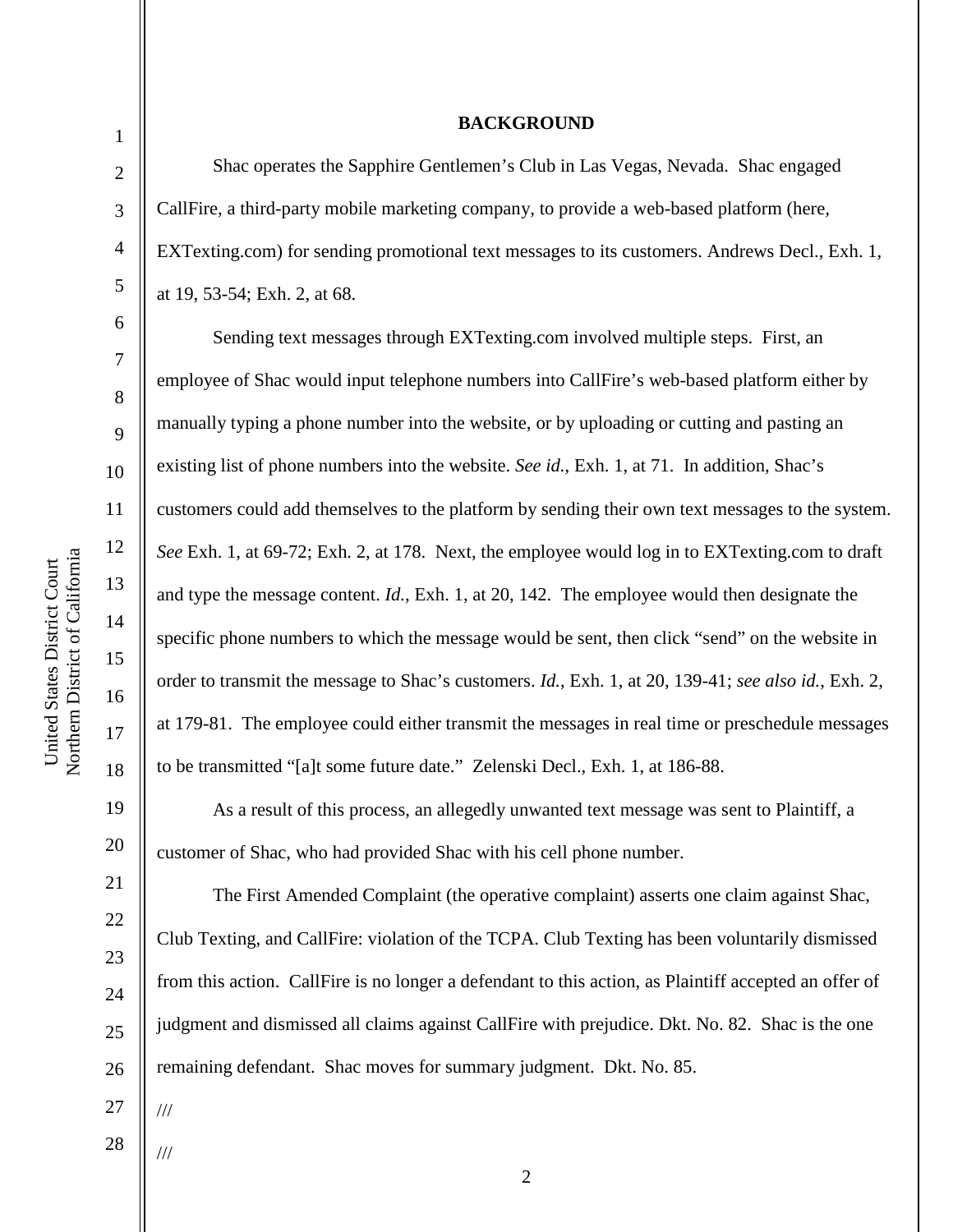## **LEGAL STANDARD**

1

2

3

4

5

6

7

8

9

10

11

12

13

14

15

16

17

18

19

20

21

22

23

24

25

26

27

 A motion for summary judgment should be granted if there is no genuine issue of material fact and the moving party is entitled to judgment as a matter of law. Fed. R. Civ. P. 56(a); *Anderson v. Liberty Lobby, Inc.*, 477 U.S. 242, 247-48 (1986). The moving party bears the initial burden of informing the court of the basis for the motion, and identifying portions of the pleadings, depositions, answers to interrogatories, admissions, or affidavits which demonstrate the absence of a triable issue of material fact. *Celotex Corp. v. Catrett*, 477 U.S. 317, 323 (1986). In order to meet its burden, "the moving party must either produce evidence negating an essential element of the nonmoving party's claim or defense or show that the nonmoving party does not have enough evidence of an essential element to carry its ultimate burden of persuasion at trial." *Nissan Fire & Marine Ins. Co., Ltd. v. Fritz Cos., Inc.*, 210 F.3d 1099, 1102 (9th Cir. 2000).

 If the moving party meets its initial burden, the burden shifts to the non-moving party to produce evidence supporting its claims or defenses. *See Nissan Fire & Marine Ins. Co., Ltd*., 210 F.3d at 1102. The non-moving party may not rest upon mere allegations or denials of the adverse party's evidence, but instead must produce admissible evidence that shows there is a genuine issue of material fact for trial. *See id.* A genuine issue of fact is one that could reasonably be resolved in favor of either party. A dispute is "material" only if it could affect the outcome of the suit under the governing law. *Anderson*, 477 U.S. at 248-49.

 "When the nonmoving party has the burden of proof at trial, the moving party need only point out 'that there is an absence of evidence to support the nonmoving party's case.'" D*evereaux v. Abbey*, 263 F.3d 1070, 1076 (9th Cir. 2001) (quoting *Celotex Corp.*, 477 U.S. at 325). Once the moving party meets this burden, the nonmoving party may not rest upon mere allegations or denials, but must present evidence sufficient to demonstrate that there is a genuine issue for trial. *Id*.

28

///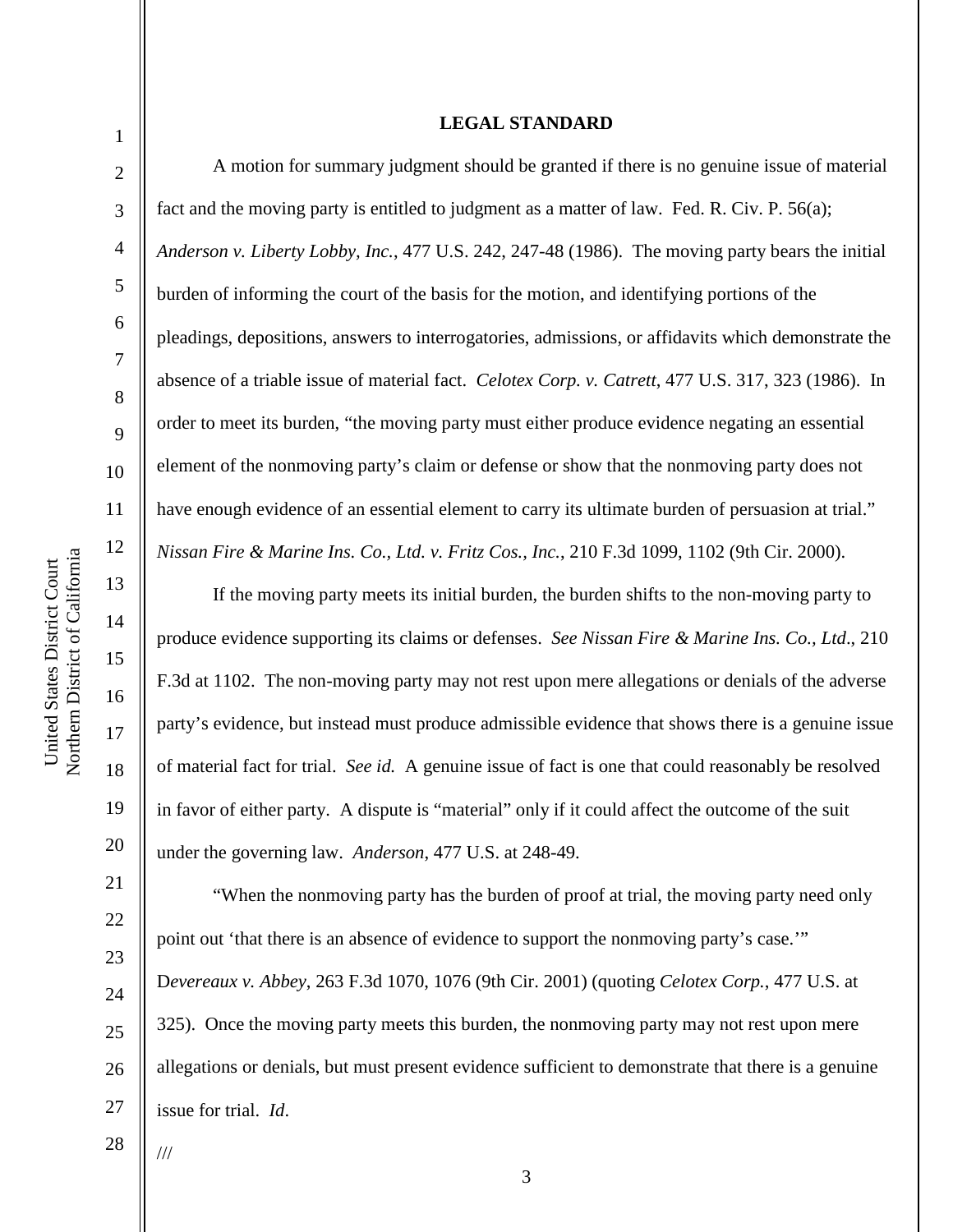United States District Court

United States District Court

1

2

3

4

5

6

7

8

9

18

19

20

21

22

23

## **DISCUSSION**

First, Shac argues that it is entitled to summary judgment because the text message was not sent using an automatic telephone dialing system ("ATDS"). Under the TCPA, it is "unlawful for any person within the United States, or any person outside the United States if the recipient is within the United States—(A) to make any call (other than a call made for emergency purposes or made with the prior express consent of the called party) using any automatic telephone dialing system . . . (iii) to any telephone number assigned to a . . . cellular telephone service . . . or any service for which the called party is charged for the call." 47 U.S.C. § 227(b)(1). "The term 'automatic telephone dialing system' means equipment which has the capacity—(A) to store or produce telephone numbers to be called, using a random or sequential number generator; and (B) to dial such numbers."  $47 \text{ U.S.C.} \$   $227(a)(1)$ .

Plaintiff and Shac dispute the definition of ATDS. Shac argues that because the definition of ATDS is "clear and unambiguous," the court's "inquiry begins with the statutory text, and ends there as well." *Satterfield v. Simon & Schuster, Inc*., 569 F.3d 946, 951 (9th Cir. 2009) (internal quotation marks omitted). According to Shac, equipment must have the capacity to store or produce telephone numbers to be called using a random or sequential number generator in order to qualify as an ATDS. Plaintiff argues that Congress has expressly conferred authority on the Federal Communications Commission ("FCC") to issue interpretative rules pertaining to the TCPA, and the FCC has issued several regulations expanding the statutory definition of ATDS. The Court agrees with Plaintiff.

24 25 26 27 28 The Hobbs Act, 28 U.S.C. § 2342(1), and the Federal Communications Act, 47 U.S.C. § 402(a), operate together to restrict district courts from invalidating certain actions by the FCC. The Federal Communications Act provides: "Any proceeding to enjoin, set aside, annul, or suspend any order of the Commission under this chapter . . . shall be brought as provided by and in the manner prescribed in [the Hobbs Act]." 47 U.S.C. § 402(a). Under the Hobbs Act, "The

4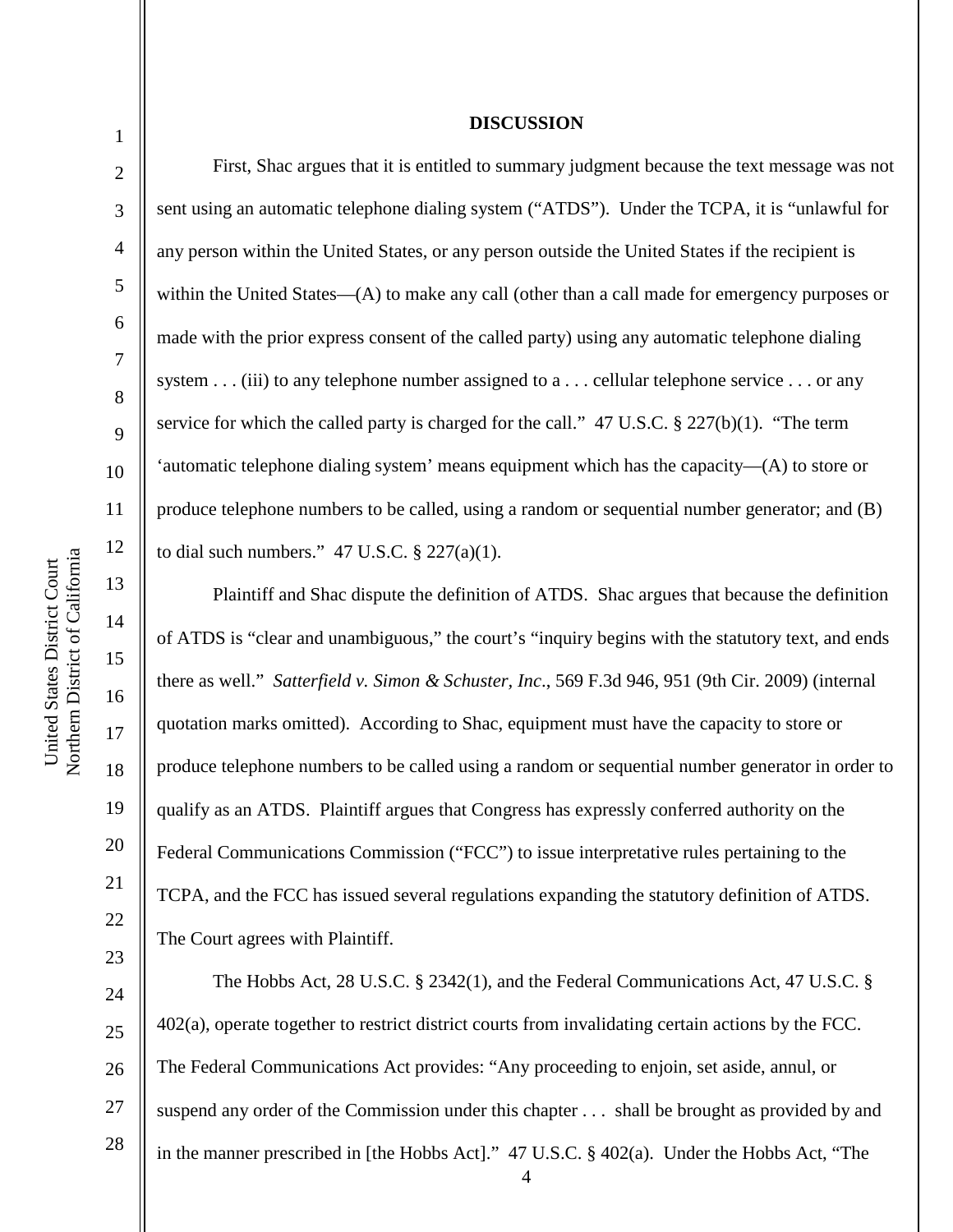2

3

4

5

6

7

8

9

10

11

12

13

14

15

16

17

18

court of appeals (other than the United States Court of Appeals for the Federal Circuit) has exclusive jurisdiction to enjoin, set aside, suspend (in whole or in part), or to determine the validity of—(1) all final orders of the Federal Communications Commission made reviewable by section 402(a) of title 47." 28 U.S.C. § 2342. In other words, the Hobbs Act jurisdictionally divests district courts from ignoring FCC rulings interpreting the TCPA. Accordingly, this court must look not only to the statutory language in applying the definition of an ATDS, but also to FCC rulings addressing the same.

In 2003, the FCC noted that, "[i]n the past, telemarketers may have used dialing equipment to create and dial 10–digit telephone numbers arbitrarily," but that "the evolution of the teleservices industry has progressed to the point where using lists of numbers is far more cost effective." 18 FCC Rcd. 14014, 14092 (2003). The FCC found it "clear from the statutory language and the legislative history that Congress anticipated that the FCC, under its TCPA rulemaking authority, might need to consider changes in technologies." *Id*. The FCC concluded that "predictive dialers," which dial numbers from customer calling lists, "fall[] within the meaning and the statutory definition of 'automatic telephone dialing equipment' and the intent of Congress." *Id*. at 14093.

19 20 21 22 23 24 25 26 27 28 In 2008, the FCC "affirm[ed] that a predictive dialer constitutes an automatic telephone dialing system and is subject to the TCPA's restrictions on the use of autodialers," and in 2012, the FCC again confirmed that the statute covered systems with the "capacity to store or produce and dial those numbers at random, in sequential order, or from a database of numbers." 23 FCC Rcd. 559, 566 (2008); 27 FCC Rcd. 15391, 15392 n.5 (2012). Accordingly, through these implementing regulations, the FCC has indicated that the definition of ATDS now includes "predictive dialers," which may dial numbers from preprogrammed lists rather than generate numbers randomly or sequentially. *See Glauser v. GroupMe, Inc*., No. C 11-2584 PJH, 2015 WL 475111, at \*5 (N.D. Cal. Feb. 4, 2015).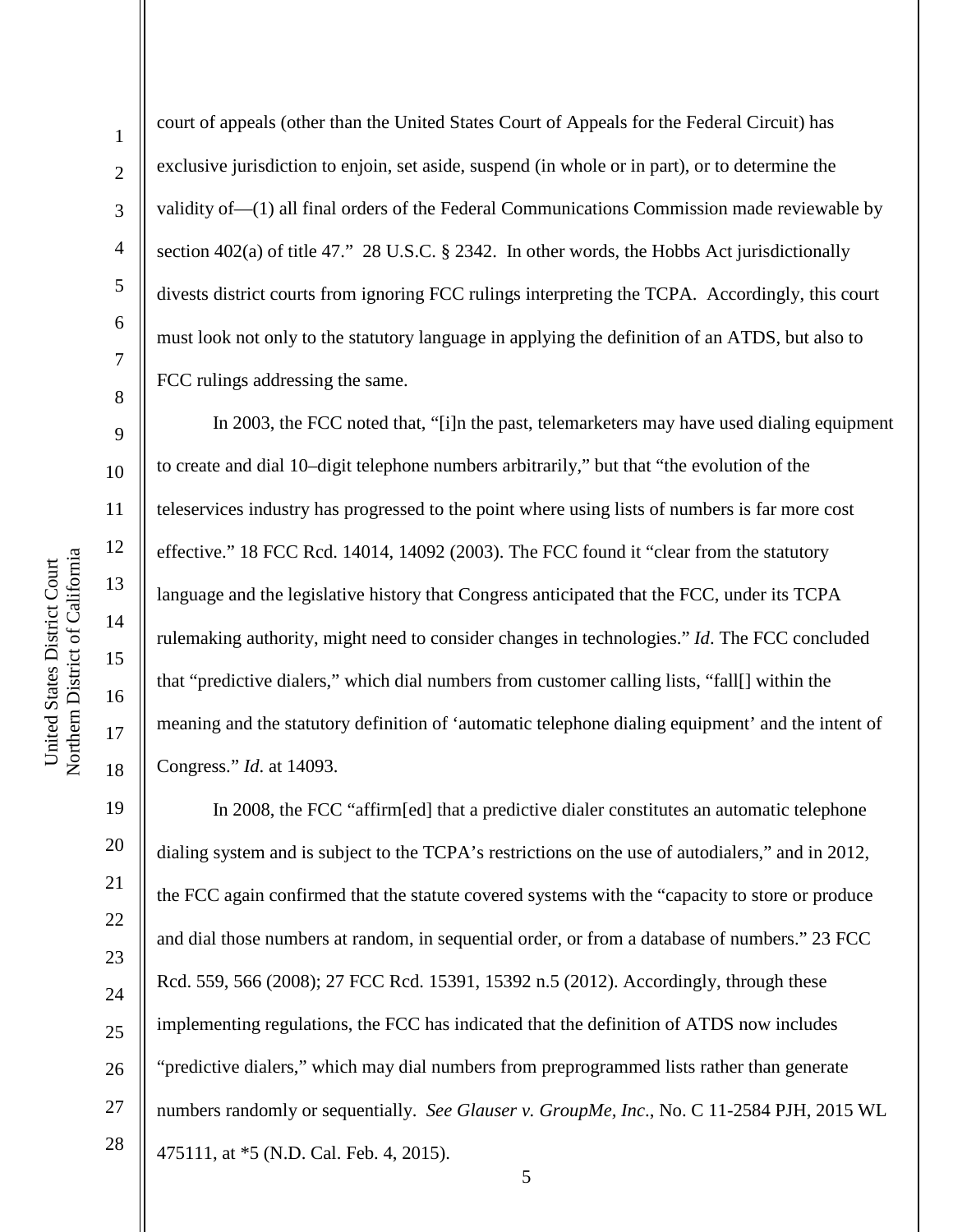2

3

4

5

6

7

8

9

11

12

13

15

17

18

19

21

24

25

Shac argues that even if the court were to agree that the above-cited FCC regulations expand the definition of ATDS, this expanded definition encompasses only predictive dialers, not web-based text messaging platforms, like the one at issue here. However, this district has held that these FCC regulations are not limited to predictive dialers. *McKenna v. WhisperText*, No. 5:14-CV-00424-PSG, 2015 WL 428728, at \*3 (N.D. Cal. Jan. 30, 2015); *Nunes v. Twitter, Inc*., Case No. 14-CV-02843-VC, 2014 WL 6708465, at \*1-2 (N.D. Cal. Nov. 26, 2014); *Fields v. Mobile Messengers Am., Inc*., Case No. 12-C-05160-WHA, 2013 WL 6774076, at \*3 (N.D. Cal. Dec. 23, 2013).

10 14 16 20 22 23 26 27 In addition, on June 18, 2015, the FCC voted on, and approved, FCC Chairman Tom Wheeler's omnibus proposal under the TCPA. Wheeler's "Fact Sheet" outlining the approved matters states, "as codified at 47 U.S.C. § 227(b)(2)," the "Telephone Consumer Protection Act explicitly empowers the Commission to enforce and interpret its consumer protection provisions," to "review questions related to the meaning of the TCPA's prohibitions," and "to prescribe regulations to implement the statute." First Notice of New Authority, Exh. 1, at 2. The FCC voted to "affirm[]" the current definition of "autodialer" "ensur[ing] the robocallers cannot skirt consumer consent requirements through changes in calling technology design or by calling from a list of numbers." *Id.*, Exh. 2, at 2; Exh. 1, at 1. In the Declaratory Ruling and Order following the FCC vote on June 18, 2015, the FCC reiterated that "[i]n the 2003 TCPA Order, the Commission found that, in order to be considered an automatic telephone dialing system, the equipment need only have the capacity to store or produce telephone numbers. The Commission stated that, even when dialing a fixed set of numbers, equipment may nevertheless meet the autodialer definition." Second Notice of New Authority, Exh. 1 ¶ 12 (internal quotation marks omitted). "Internet-tophone text messaging technology" is expressly included in the definition of "automatic telephone dialing system." *Id.*, Exh. 1 ¶¶ 111-16.

28

Accordingly, the fact that CallFire's system has the ability to send text messages from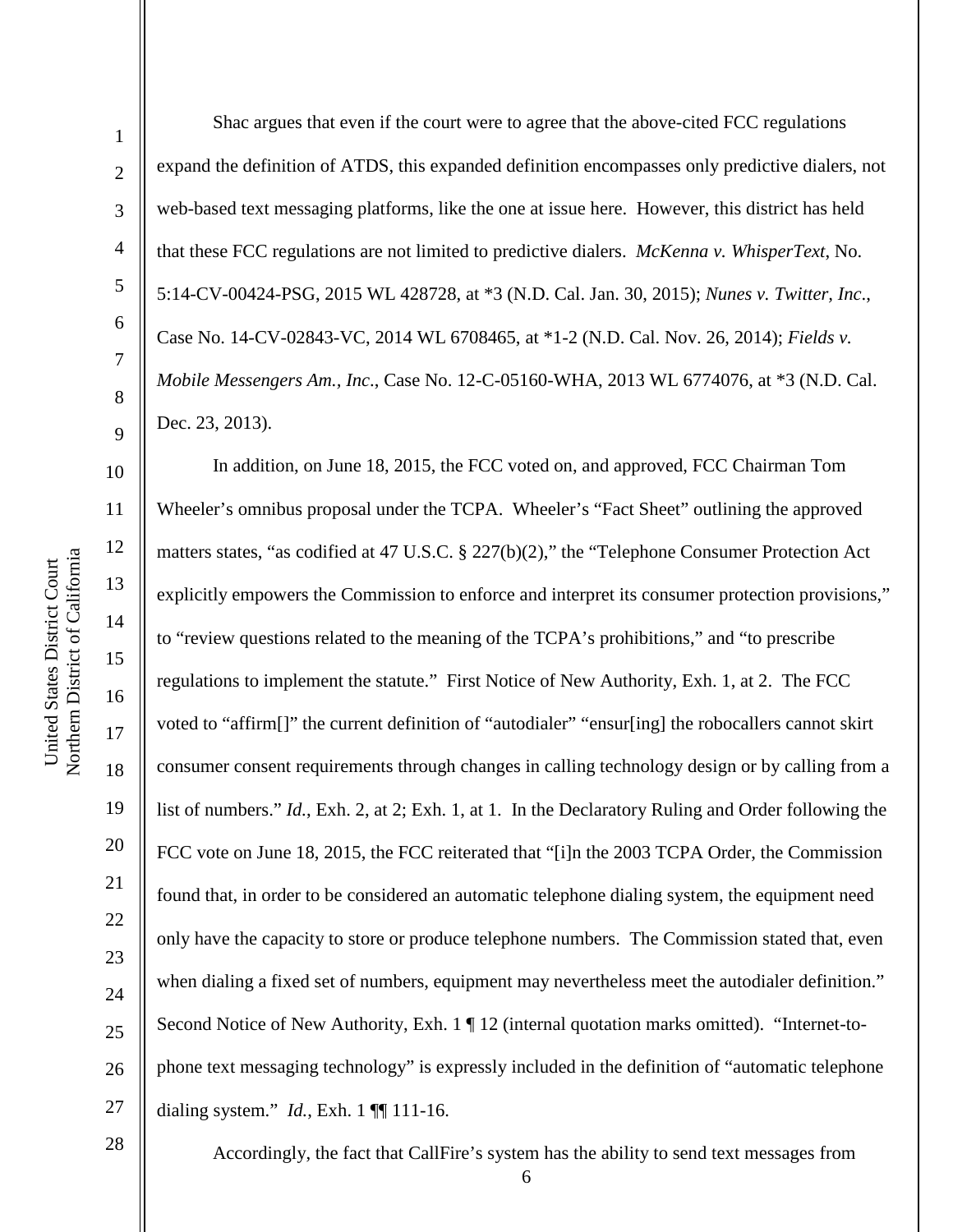2

3

4

5

6

7

8

9

10

11

12

13

14

15

16

17

18

19

21

23

24

25

27

28

preprogrammed lists, rather than randomly or sequentially, does not disqualify it as an ATDS.

Second, Shac argues that it is entitled to summary judgment because the text message was sent as a result of human intervention. As indicated at the hearing, the parties do not dispute the law governing what constitutes "human intervention," nor do they dispute the material facts as to what led up to Plaintiff receiving the text message. Rather, the parties dispute the application of the facts to the law. Shac argues that these undisputed facts constitute human intervention, while Plaintiff argues that they do not.

In its 2008 ruling, the FCC indicated that the defining characteristic of an autodialer is "the capacity to dial numbers without human intervention." 23 FCC Rcd. at 566. In 2012, the FCC further discussed the definition of "autodialer," explaining that it "covers any equipment that has the specified capacity to generate numbers and dial them without human intervention regardless of whether the numbers called are randomly or sequentially generated or come from calling lists." 27 FCC Rcd. at 15392, n.5. Accordingly, the capacity to dial numbers without human intervention is required for TCPA liability. *Glauser*, 2015 WL 475111, at \*6.

20 22 26 Here, human intervention was involved in several stages of the process prior to Plaintiff's receipt of the text message, including transferring of the telephone number into the CallFire database, drafting the message, determining the timing of the message, and clicking "send" on the website to transmit the message to Plaintiff. Shai Cohen, Shac's person most knowledgeable, was involved in the process of sending Shac's text messages via the EZTexting website. Andrews Decl., Exh. 1, at 19. Cohen testified that he inputted telephone numbers into CallFire's web-based platform either by manually typing phone numbers into the website, or by uploading or cutting and pasting an existing list of phone numbers into the website. *See id.*, Exh. 1, at 71 ("Q: And who at Shac actually inputted the numbers one by one? A: I have. Q: And who at Shac did the exporting, to the extent exporting was used, input numbers? A: I have. Q: And that's also the case for uploading the numbers from a separate file? A: Yes."). Cohen drafted and typed the

7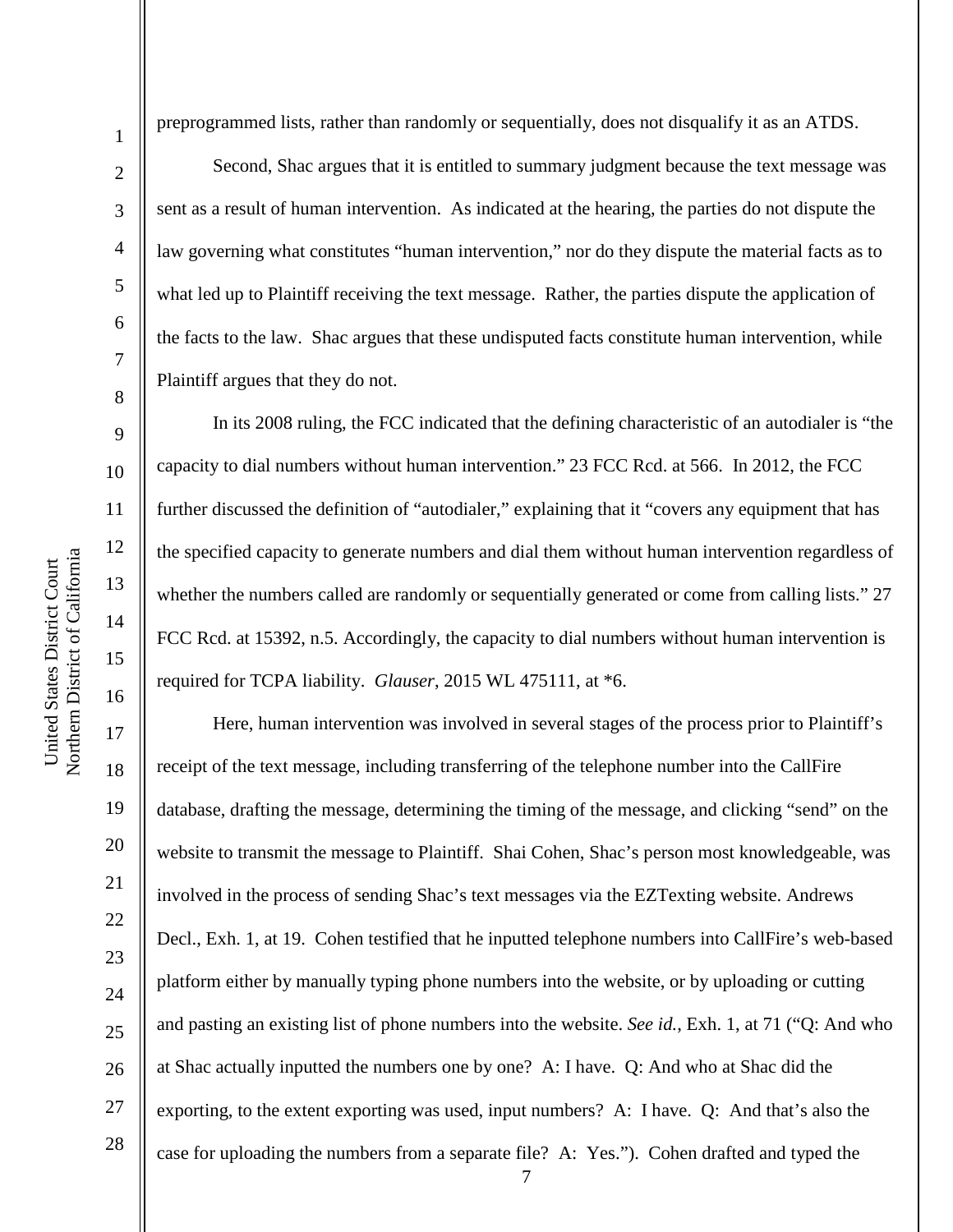2

3

4

5

6

7

8

9

10

11

12

13

14

15

16

17

18

19

20

21

22

23

24

message content. *Id.*, Exh. 1, at 20 ("I would personally go into the website, log in, and type the message and send it off through their website."); *id*., Exh. 1, at 142 ("I would upload the numbers into the system. Nothing here was done—nothing was automated. I personally created every one of these messages."). Cohen personally clicked "send" on the website in order to transmit the messages to Shac's customers, including Plaintiff. *Id.*, Exh. 1, at 139-40 ("Q: . . . in order for the messages to be transmitted, you personally would have to log into the system and your own act of hitting 'send'? A: No, 100 percent. I would personally type and send each one of those messages. Q: Right. So the message couldn't go out unless you logged into the system? A: Correct. Q: And hit 'send'? A: Correct.")*; see also id.*, Exh. 2, at 179-81 ("[I]f contacts are not uploaded to the website and the customer does not hit the submit button and say send out these text messages, nothing happens.").

This case is similar to *Glauser* and *McKenna v. WhisperText*, No. 5:14-CV-00424-PSG, 2015 WL 428728 (N.D. Cal. Jan. 30, 2015). In *Glauser*, the court found that "GroupMe obtained the telephone numbers of the newly added group members . . . through the actions of the group's creator" when the numbers were uploaded into the database. *Glauser*, 2015 WL 475111, at \*6. The court in *Glauser* concluded that the text messages at issue "were sent to plaintiff as a direct response to the intervention of Mike L., the 'Poker' group creator." *Id.* In *McKenna*, the court found that "Whisper App can send SMS invitations only at the user's affirmative direction to recipients selected by the user." *McKenna*, 2015 WL 428728, at \*3-4. Accordingly, the court in *McKenna* held that "under such circumstances, the action taken is with human intervention disqualifying the equipment at issue as any kind of ATDS." *Id*. at \*4.

25 26 27 28 Plaintiff asserts that *Glauser* and *McKenna* "ruled that the act of uploading customer telephone numbers to a database constitutes human intervention." Opp. at 16. Plaintiff argues that because these two cases "effectively eviscerate the FCC of its power to interpret the TCPA, they should be disregarded." *Id.* Plaintiff urges the court to instead follow several cases that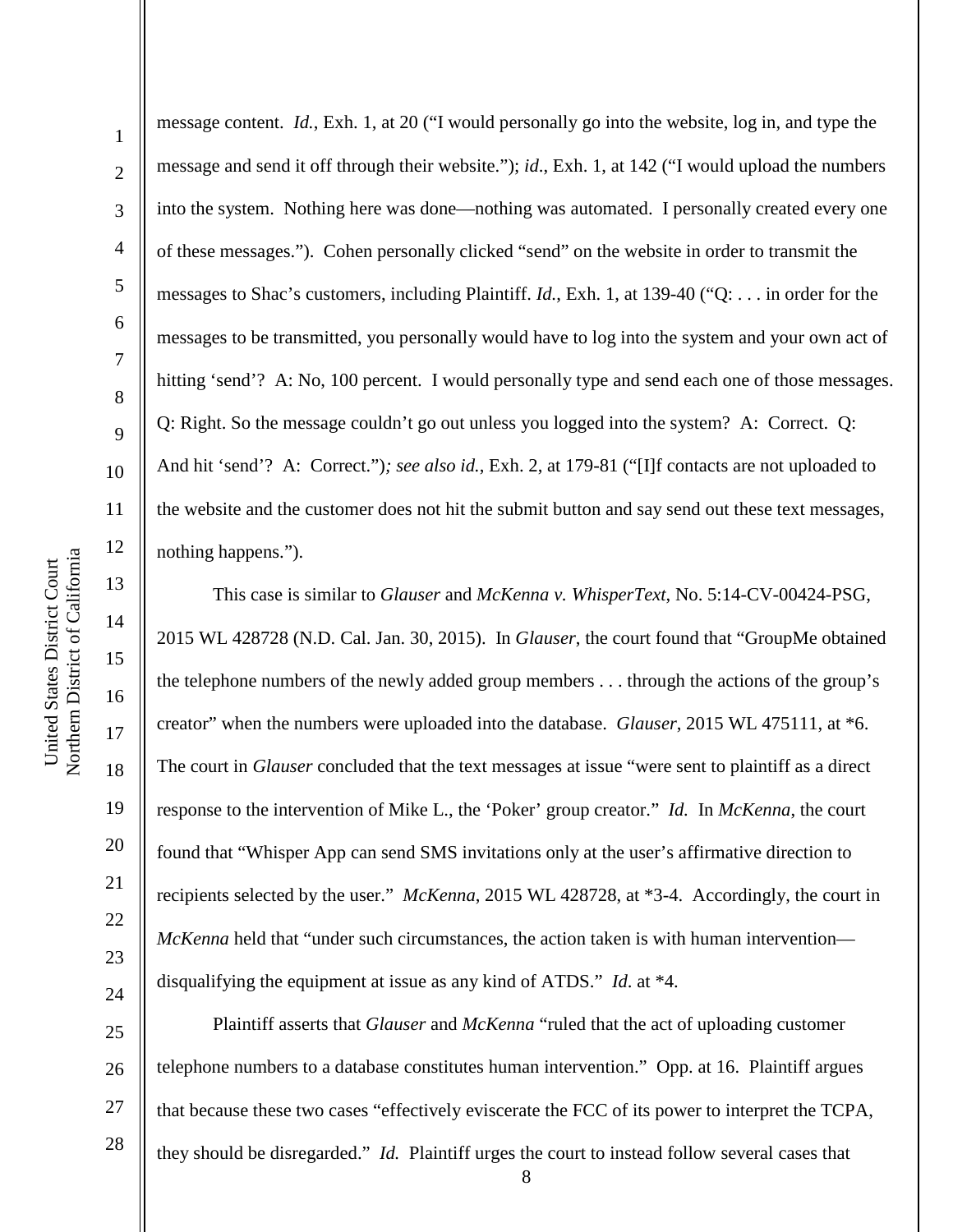2

3

4

5

6

7

8

9

10

11

12

13

14

15

16

17

18

19

20

21

22

23

24

25

Plaintiff argues have held the contrary: *Moore v. Dish Network, LLC*, 2014 WL 5305960 (N.D. W. Va. Oct. 15, 2014); *Davis v. Diversified Consultants, Inc.*, 36 F. Supp. 3d 217 (D. Mass. 2014); *Sterk v. Path, Inc.*, 46 F. Supp. 3d 813 (N.D. Ill. 2014); and *Griffith v. Consumer Portfolio Serv., Inc.*, 838 F. Supp. 2d 723 (N.D. Ill. 2011).

Plaintiff's argument fails. As an initial matter, the court finds that human intervention was involved in several stages of the process prior to Plaintiff's receipt of the text message, and was not limited to the act of uploading the telephone number to the CallFire database, as Plaintiff argues. As explained above, human intervention was involved in drafting the message, determining the timing of the message, and clicking "send" on the website to transmit the message to Plaintiff.

Moreover, all of the cases cited by Plaintiff were decided outside of this district, and are not binding on the court. They are also distinguishable. In *Davis*, the court found the predictive dialer in question to be an ATDS because the system's default setting was for "sequential dialing," and the court did not conduct a human intervention analysis. *Davis*, 36 F. Supp. 3d at 225-26. In *Moore*, the court found the system to be an ATDS based on the fact that the only human involvement was typing a list of numbers into software, which then automatically transferred them to dialer hardware, which in turn automatically made calls. *Moore*, 2014 WL 5305960, at \*13. In *Sterk* and *Griffith*, the automated dialing system at issue uploaded lists of numbers from individual users and required no human intervention by defendant. *Sterk v. Path, Inc.*, 46 F. Supp. 3d at 819- 20; *Griffith*, 838 F. Supp. 2d at 727.

Accordingly, because the court finds that the subject text message was sent as a result of human intervention, the court grants summary judgment in favor of Shac.

26

///

///

- 27 ///
- 28